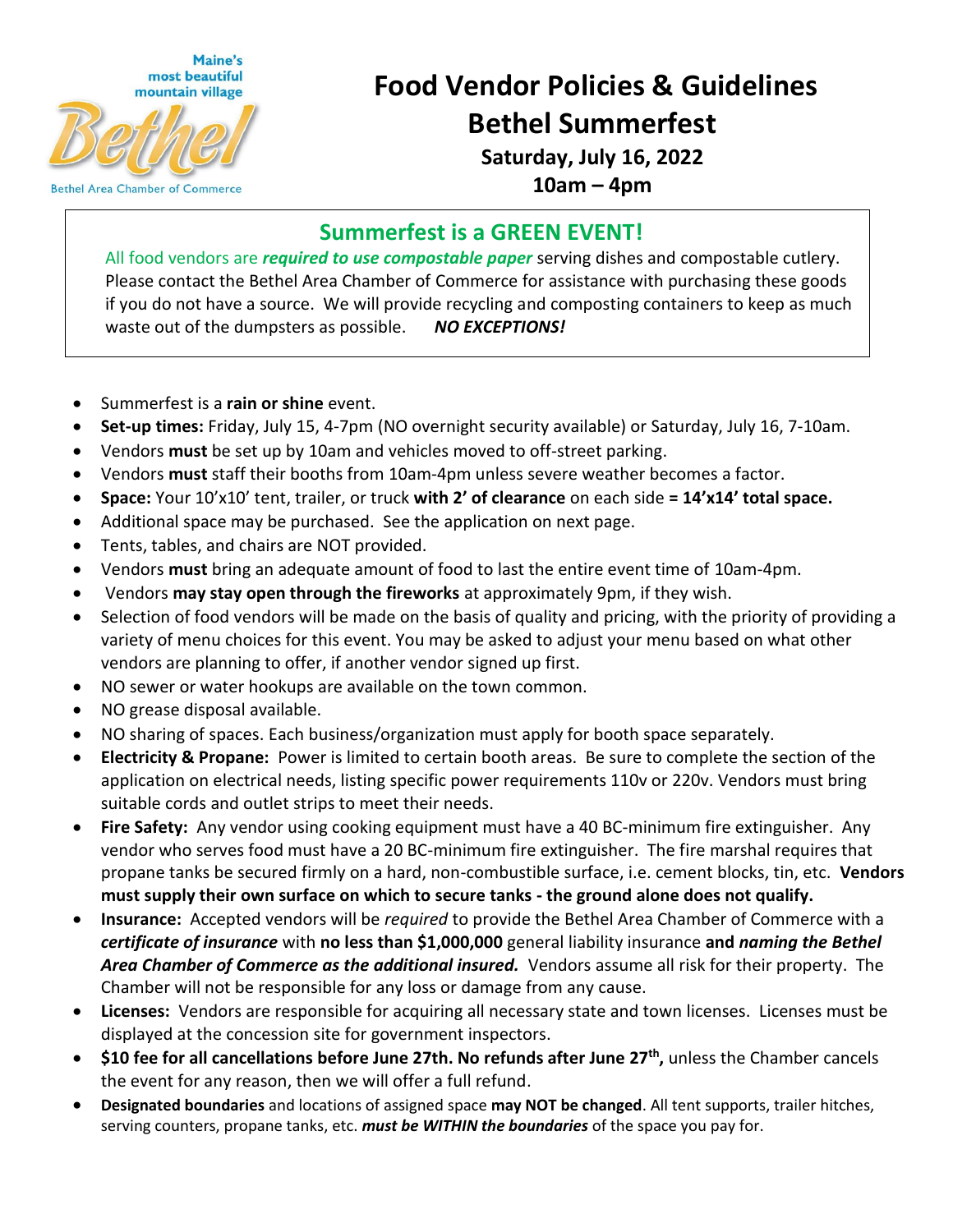

## **Food Vendor Application Bethel Summerfest Saturday, July 16, 2022 10am – 4pm**

| Business/Organization:               |                  |       |                                                                                                               |  |
|--------------------------------------|------------------|-------|---------------------------------------------------------------------------------------------------------------|--|
| <b>Contact Person:</b>               |                  |       |                                                                                                               |  |
| Mailing Address:<br>Mailing Address: | City             | State | Zip in the set of the set of the set of the set of the set of the set of the set of the set of the set of the |  |
| Phone                                | Cell Phone       |       |                                                                                                               |  |
| Email                                | Website/Facebook |       |                                                                                                               |  |

#### **Check one:**

- $\Box$  I'm a NEW vendor to Summerfest.
- $\Box$  I'm a RETURNING Vendor from the previous 2019 Molly Ockett Day.

#### **Green Policy:**

- $\Box$  I understand that Summerfest is working towards becoming a more environmentally sustainable event and all my serving dishes and cutlery will need to be compostable.
- $\square$  Please contact me with a list of compostable items available for purchase.

**Menu items and prices.** We avoid duplication of items among vendors (except bottled beverages**\***). We may ask you to remove items from your menu if another vendor has already agreed to sell the same thing. We will contact you well in advance of the event to confirm your items. At the event, we reserve the right to ask you to remove unapproved items from your menu.

| Item | <b>Price</b> |
|------|--------------|
|      |              |
|      |              |
|      |              |
|      |              |
|      |              |
|      |              |
|      |              |
|      |              |

#### **Space Request**

|                                          | <b>Commercial Business Standard Space</b> | 14'x14'                                                      |                                  | \$275 |
|------------------------------------------|-------------------------------------------|--------------------------------------------------------------|----------------------------------|-------|
|                                          |                                           | <b>Commercial Business XL Space</b> My trailer/tent/truck is | feet long PLUS                   |       |
|                                          |                                           |                                                              |                                  |       |
| Non-profit Vendor Standard Space 14'x14' |                                           |                                                              | \$150                            |       |
|                                          |                                           | Nonprofit Vendor XL Space Total Space Length Needed          | $X$ \$10 per foot =              |       |
|                                          | <b>Electrical requirements</b>            | Please select a set-up time                                  | <b>Preferred take-down time?</b> |       |
|                                          | 110 <sub>v</sub>                          | Friday, July 15, 4-7pm<br>Ш                                  | $\Box$ 4pm Saturday              |       |
|                                          | 220 <sub>v</sub>                          | (No overnight security provided)                             | $\Box$ After fireworks (approx.  |       |
|                                          | None needed                               | Saturday, July 16, 7-10am                                    | 9:30 <sub>pm</sub>               |       |

#### **\*Beverage Policy:**

**Coca-Cola Beverages Northeast** is our tent and beverage sponsor. Please respect this and **do not sell competitor products.**